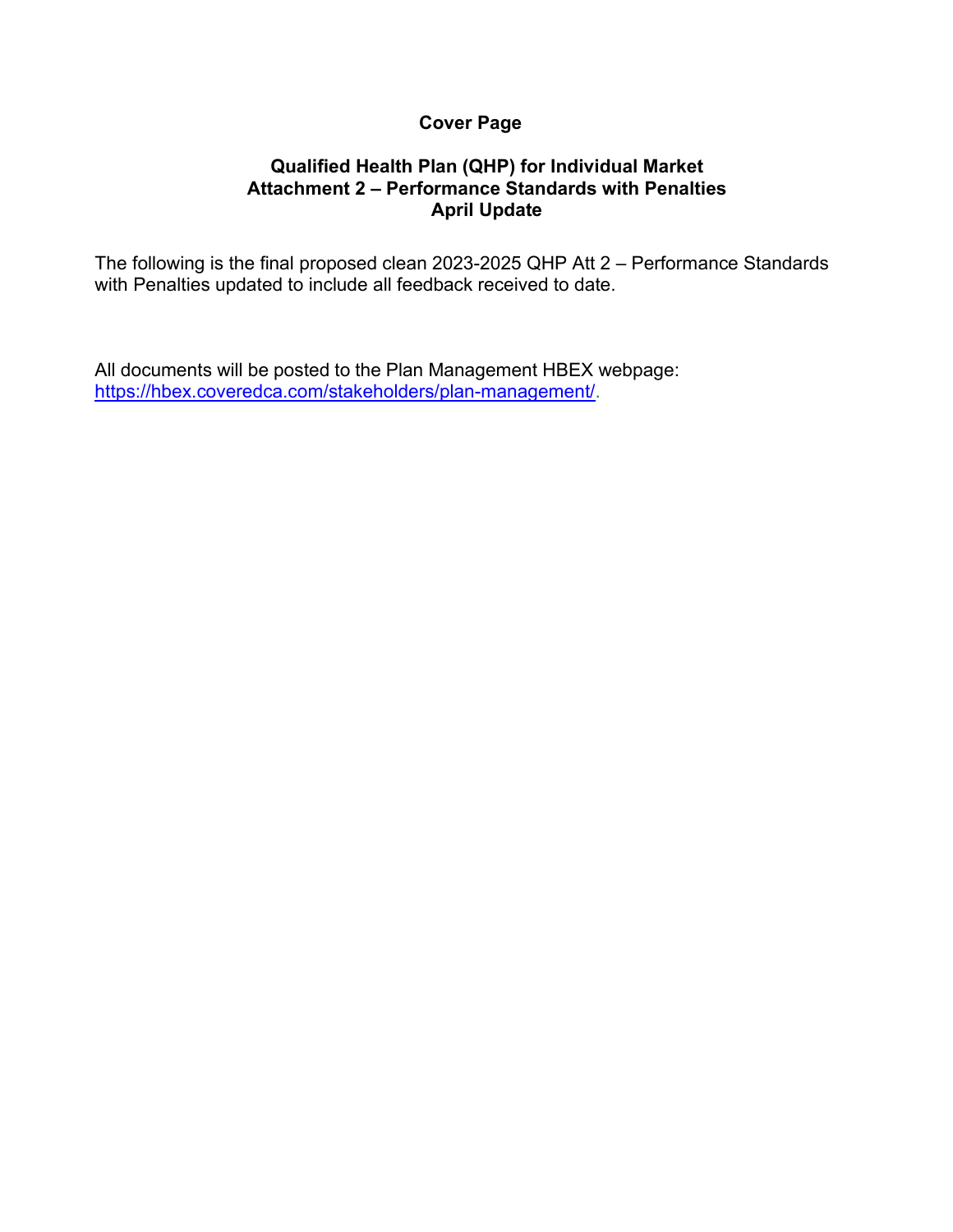## **Attachment 2 – Performance Standards with Penalties**

In this 2023-2025 QHP Issuer Contract, Covered California is implementing the Quality Transformation Initiative as the main financial incentive for quality and health equity performance and improvement. This Attachment 2 – Performance Standards with Penalties specifies performance standards in the areas of health disparities, payment strategies, enrollee experience, data quality and completeness, and oral health, that are critical to Covered California meeting its mission.

This table represents a summary of the Performance Standards with Penalties which are detailed further in this Attachment: 

| <b>Performance Standards with Penalties</b> |                                                                                                       | <b>Percent of At-</b>  | <b>Percent of At-</b> | <b>Percent of At-</b> |
|---------------------------------------------|-------------------------------------------------------------------------------------------------------|------------------------|-----------------------|-----------------------|
|                                             |                                                                                                       | <b>Risk Amount</b>     | <b>Risk Amount</b>    | <b>Risk Amount</b>    |
|                                             |                                                                                                       | 2023                   | 2024                  | 2025                  |
| <b>Health</b>                               | 1. Reducing Health Disparities: Demographic Data                                                      | $10\%$                 | 5%                    | 5%                    |
| <b>Disparities</b>                          | Collection - Enrollee Race and Ethnicity Self-<br><b>Identification</b>                               |                        |                       |                       |
|                                             | 2. Reducing Health Disparities: Demographic Data<br>Collection – Enrollee Spoken and Written Language | 10% (for<br>reporting) | 5%                    | 5%                    |
|                                             | 3. Reducing Health Disparities: Disparities<br><b>Reduction Intervention</b>                          | 10%                    | 10%                   | 10%                   |
|                                             | 4. National Committee for Quality Assurance<br>(NCQA) Health Equity Accreditation                     | $0\%$                  | 10%                   | 10%                   |
| <b>Payment</b>                              | 5. Primary Care Payment                                                                               | 10%                    | 10%                   | 10%                   |
|                                             | 6. Primary Care Spend                                                                                 | 10% (for<br>reporting) | 5%                    | 5%                    |
|                                             | 7. Payment to Support Networks Based on Value                                                         | 10% (for<br>reporting) | 10%                   | 10%                   |
| <b>Enrollee</b><br><b>Experience</b>        | 8. Quality Rating System (QRS) QHP Enrollee<br><b>Experience Summary Indicator Rating</b>             | 20%                    | 20%                   | 20%                   |
| <b>Data</b>                                 | 9. Healthcare Evidence Initiative (HEI) Data<br>Submission                                            | 20%                    | 20%                   | 20%                   |
| <b>Oral Health</b>                          | 10. Dental Quality Alliance (DQA) Pediatric<br>Measure Set                                            | $0\%$                  | 5%                    | 5%                    |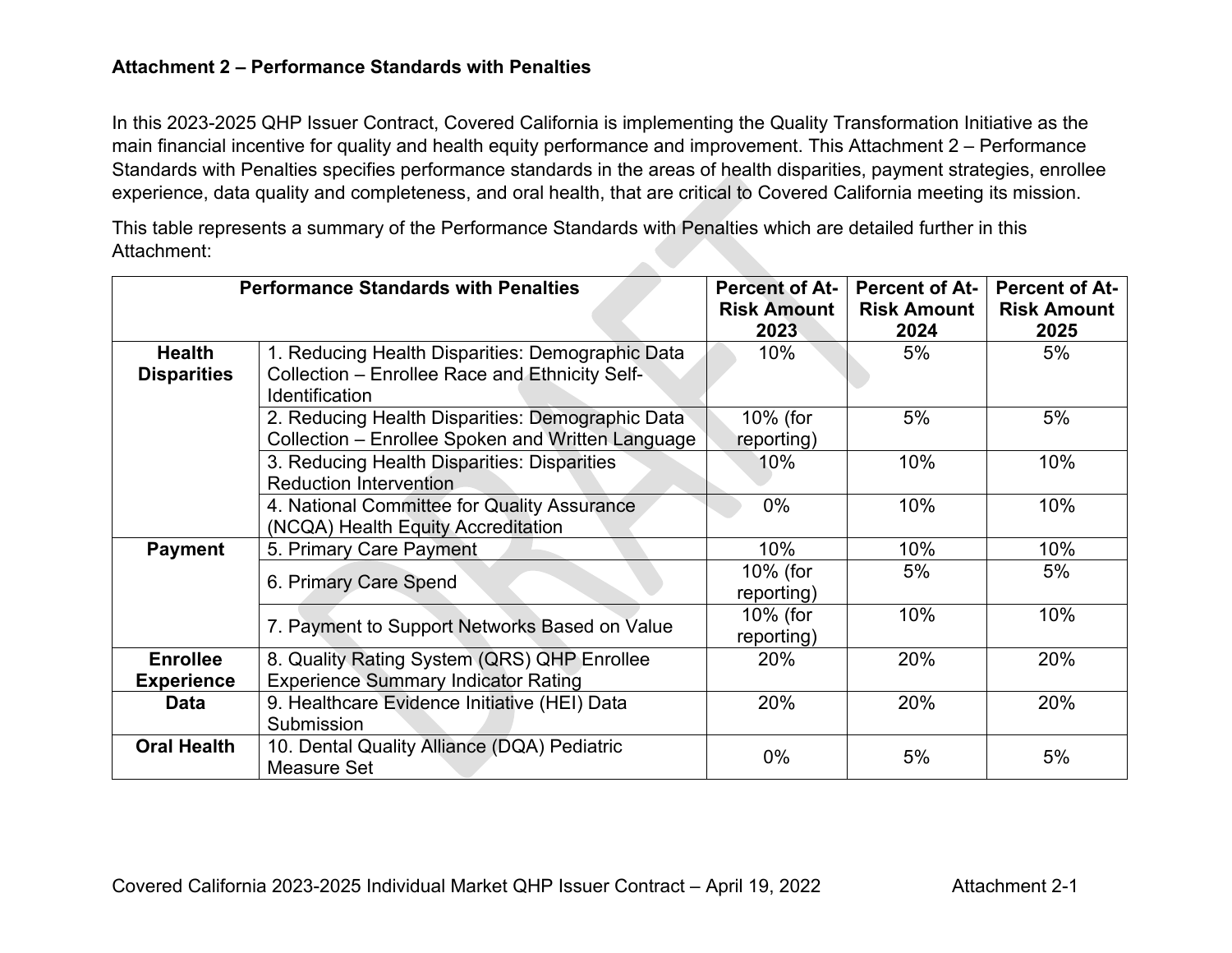## **Attachment 2 – Performance Standards with Penalties**

During the term of this Agreement, Contractor shall meet or exceed the Performance Standards identified in this Attachment. Contractor shall be responsible for payment of penalties for Contractor's failure to meet the Performance Standards in accordance with the terms set forth in Article 7 of the Agreement and this Attachment. Contractor shall submit the data required by the Performance Standards by the date specified by Covered California. Some of the data required applies to a window of time. Some of the data represents a point in time. This measurement timing is described in more detail in the sections within this Attachment.

Contractor shall monitor and track its performance each month against the Performance Standards and provide Covered California with a detailed Monthly Performance Report in a mutually-agreeable format. Contractor must report on Covered California business only and report Contractor's Enrollees in Covered California for the Individual Exchange separate from Contractor's Enrollees in Covered California for Small Business. Except as otherwise specified below in the Performance Standards Table, the reporting period for each Performance Standard shall be one calendar month. All references to Days shall be calendar days and references to time of day shall be to Pacific Standard Time.

If Contractor fails to meet any Performance Standard in any calendar month (whether or not the failure is excused), Covered California may request and Contractor shall (a) investigate and report on the root cause of the problem; (b) develop a corrective action plan (where applicable); (c) to the extent within Contractor's control, remedy the cause of the performance failure and resume meeting the affected Performance Standards; (d) implement and notify Covered California of measures taken by Contractor to prevent recurrences, if the performance failure is otherwise likely to recur; and (e) make written recommendations to Covered California for improvements in Contractor's procedures.

The total amount at risk for Contractor's failure to meet the Performance Standards is equal to 0.2% of the total Gross Premium for the applicable Plan Year (At-Risk Amount). Penalties will be determined on an annual basis at the end of each calendar year, based on Contractor's final year-end data for each Performance Standard. Where applicable, performance is assessed for each product (HMO, PPO, EPO) the Contractor offers. Penalties are weighted by enrollment in the product for Contractor's with multiple products. Covered California has specified below when the At-Risk Amount or the performance requirements differ by product.

Covered California will provide the Contractor an Initial Contractor Performance Standard Evaluation Report, covering preliminary year end data available, which Covered California will send to Contractor for review no later than February 28th of the following calendar year.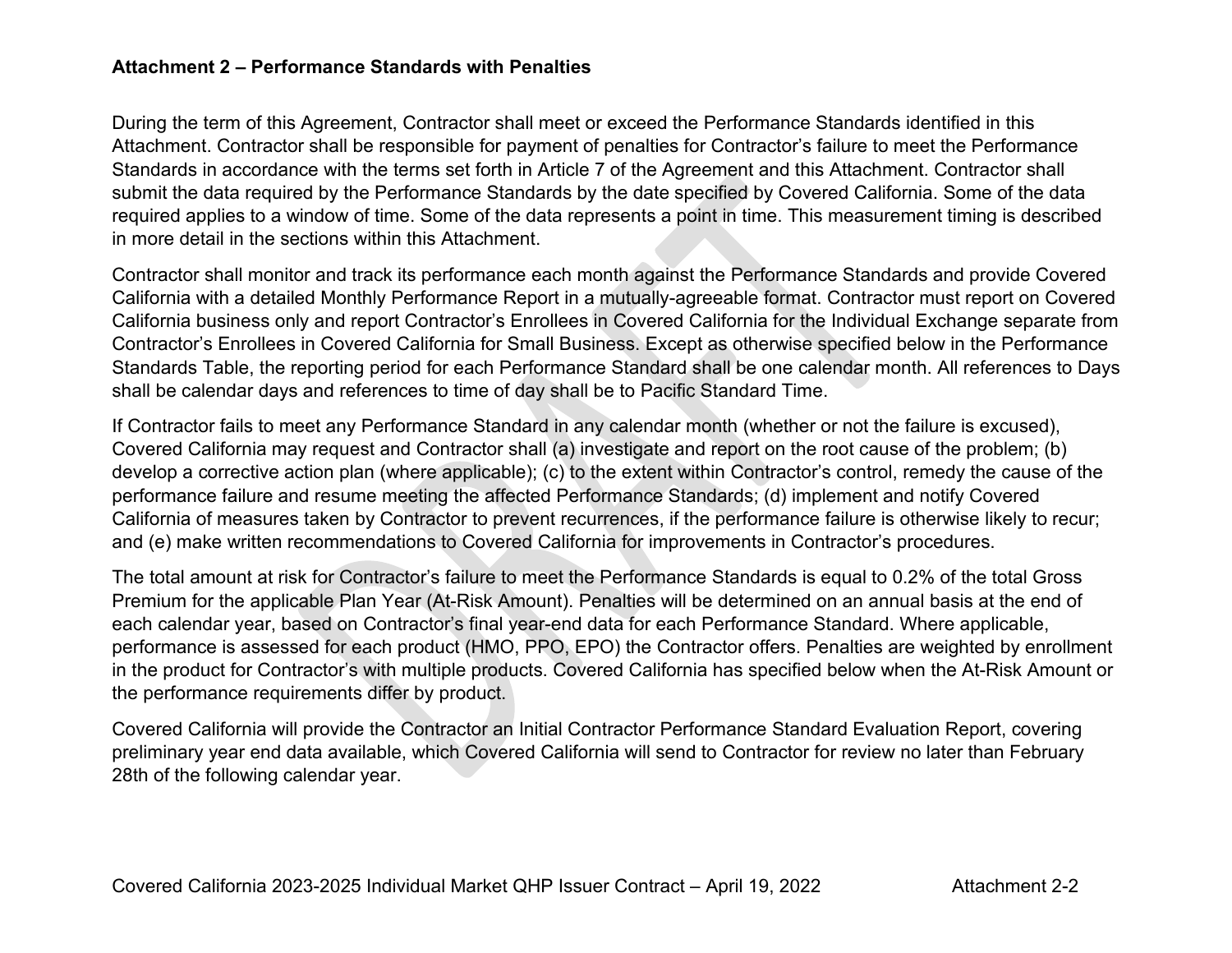## **Attachment 2 – Performance Standards with Penalties**

When the results of the Performance Standards are calculated, Covered California will provide Contractor with a Final Contractor Performance Standard Evaluation Report, along with an invoice, within sixty (60) Days of receipt of the Performance Standards data requirements. Contractor shall remit payment to Covered California within thirty (30) Days of receiving the Final Contractor Performance Measurement Evaluation Report and invoice.

If Contractor does not agree with either the Initial or Final Performance Standard Evaluation Report, Contractor may dispute the Report in writing within thirty (30) Days of receipt of that Report. The written notification of dispute shall provide a detailed explanation of the basis for the dispute. Covered California shall review and provide a written response to Contractor's dispute within thirty (30) Days of receipt of Contractor's notification of dispute. If the Contractor still disputes the findings of Covered California, Contractor may pursue additional remedies in accordance with Section 13.1 of the Agreement.

Contractor shall not be responsible for any failure to meet a Performance Standard if and to the extent that the failure is excused pursuant to Section 13.7 of the Agreement (Force Majeure), or the parties agree that the lack of compliance is due to Covered California's failure to properly or timely perform (or cause to be properly or timely performed) any responsibility, duty, or other obligation under this Agreement, provided that Contractor timely notifies Covered California of the problem and uses commercially reasonable efforts to perform and meet the Performance Standards notwithstanding Covered California's failure to perform or delay in performing.

If Contractor wishes to avail itself of one of these exceptions, Contractor must notify Covered California in its response to the performance report identifying the failure to meet such Performance Standard. This response must include: (a) the identity of the Performance Standard that is subject to the exception, and (b) the circumstances that gave rise to the exception in sufficient detail to permit Covered California to evaluate whether Contractor's claim of exception is valid. Notwithstanding anything to the contrary herein, in no event shall any failure to meet a Customer Satisfaction Performance Standard fall within an exception.

The Parties may adjust, suspend, or add Performance Standards from time to time, upon written agreement of the parties, without an amendment to this contract.

Covered California and Contractor shall work together to periodically review and adjust the specific measures consistent with any applicable Federal regulations.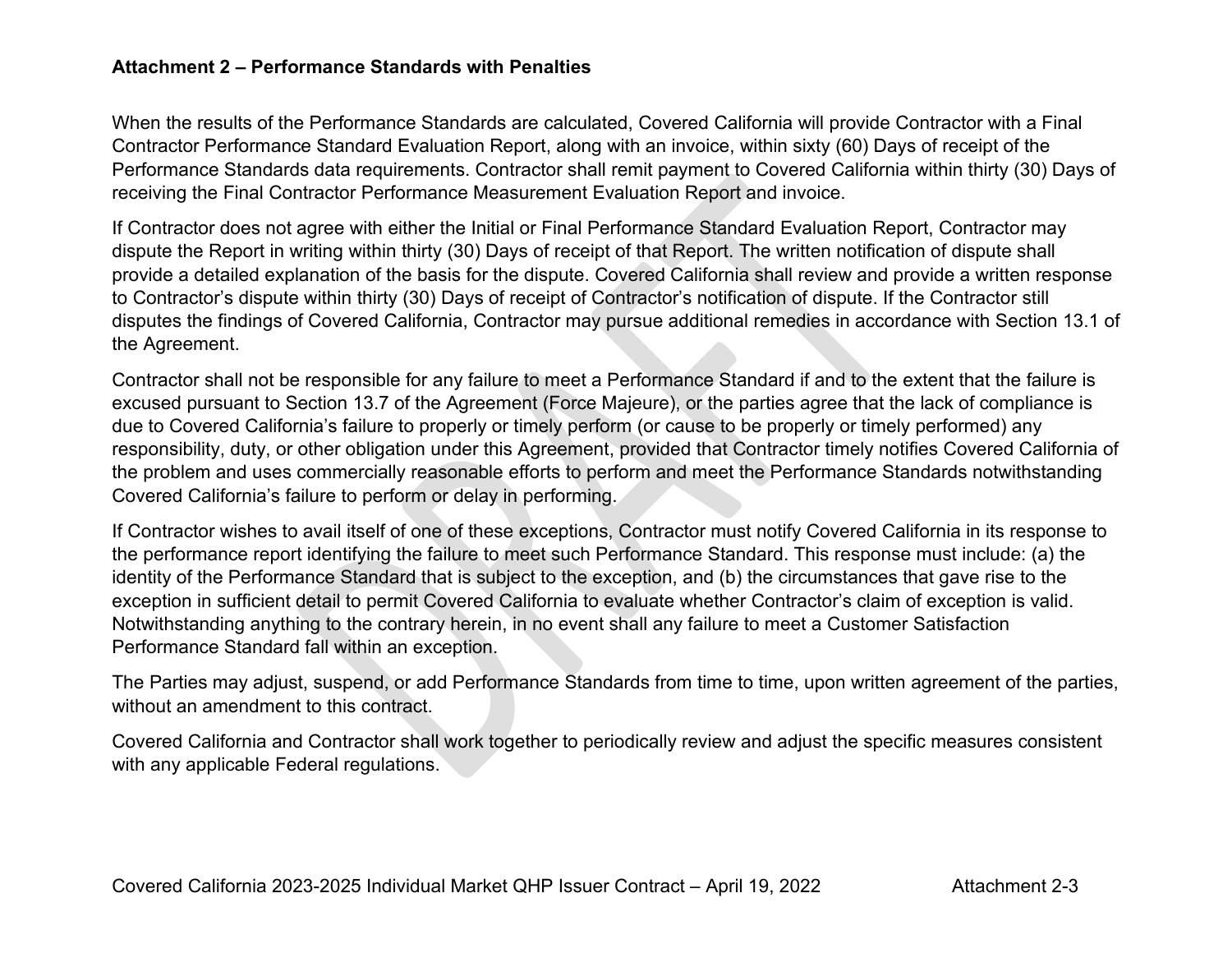#### **Performance Standards with Penalties**

#### **Quality, Equity, And Delivery System Transformation Standards**

Definitions for Performance Standards: 1 – 7

Measurement Year: The calendar year that activity being assessed is performed.

Reporting Year: The calendar year that performance data is reported to Covered California.

Assessment Year: The calendar year that performance data is evaluated, and Measurement Year performance level is determined.

**Performance Standard 1**

**1. Reducing Health Disparities: Demographic Data Collection – Enrollee Race and Ethnicity Self-Identification – Attachment 1, Article 1.01**

**a) If Contractor was contracted with Covered California in Plan Year 2022,** Contractor must meet the target of eighty percent (80%) Enrollee self-reported race and ethnicity data for Enrollees. Contractor must demonstrate compliance by including valid race and ethnicity attributes for at least 80% of Enrollees in its Healthcare Evidence Initiative (HEI) data submissions.

Please note the following specifications:

a. See list of acceptable standard values in separate methodology document.

b. "Other", "mixed", "multi-racial", etc. values do apply toward meeting the 80% race and ethnicity standard.

c. "Null", "blank", "missing", "unknown", "not reported", "decline to state", etc. values DO NOT apply toward meeting the 80% race and ethnicity standard.

| <b>Measurement Year 2023</b>                                                                                | <b>Measurement Year 2024</b>                                                                                     | Measurement Year 2025                                                                                            |
|-------------------------------------------------------------------------------------------------------------|------------------------------------------------------------------------------------------------------------------|------------------------------------------------------------------------------------------------------------------|
| Contractor does not meet the 80%<br>standard for self-reported racial and<br>ethnic data for Enrollees: 10% | Contractor does not meet the 80%<br>target for self-reported racial and<br>ethnic data for Enrollees: 5% penalty | Contractor does not meet the 80% target<br>for self-reported racial and ethnic data<br>for Enrollees: 5% penalty |
| penalty<br>Contractor meets the 80% standard                                                                | Contractor meets the 80% target for<br>self-reported racial and ethnic data for                                  | Contractor meets the 80% target for self-<br>reported racial and ethnic data for                                 |
| for self-reported racial and ethnic<br>data for Enrollees: no penalty                                       | Enrollees: no penalty                                                                                            | Enrollees: no penalty                                                                                            |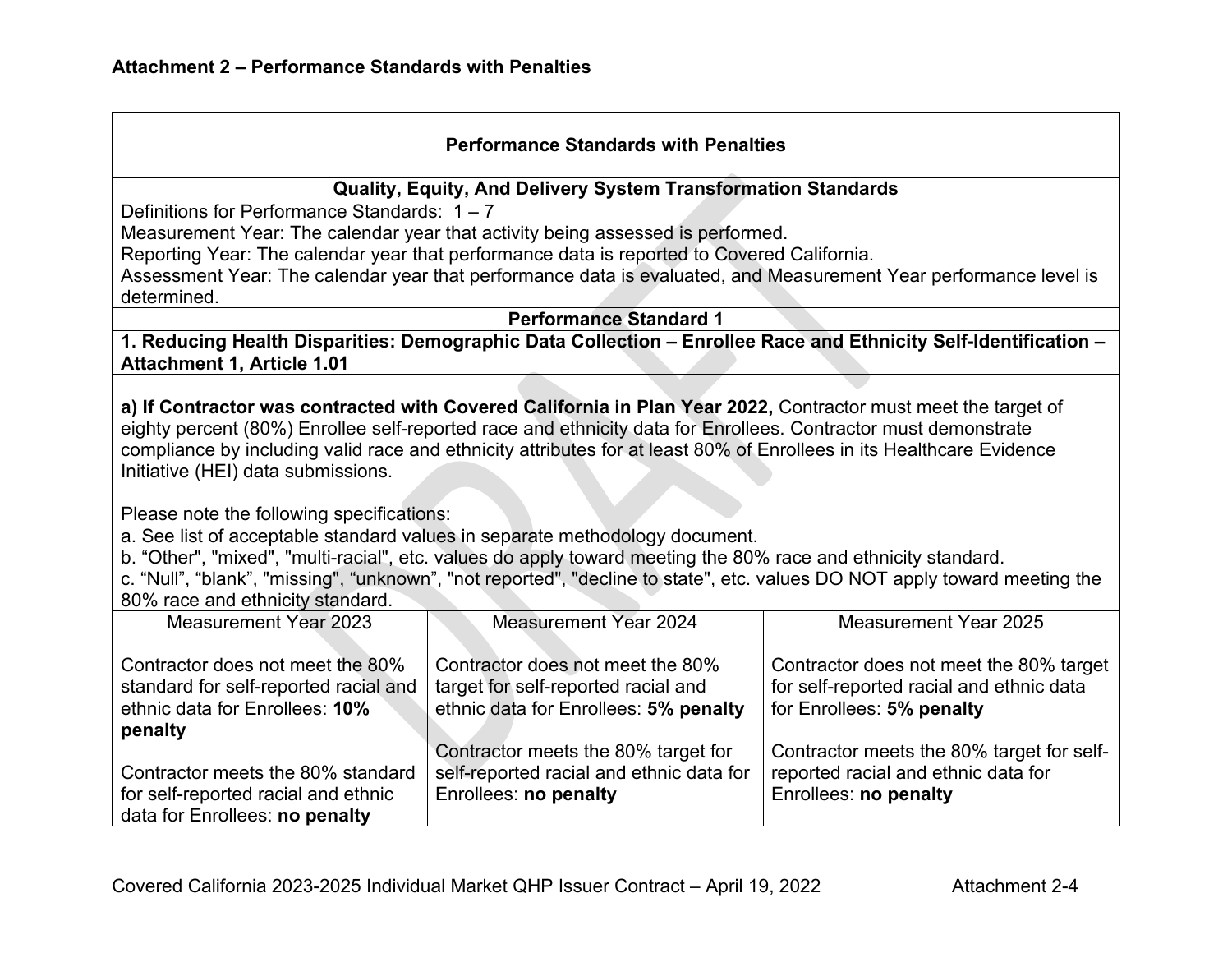**b) If Contractor was not contracted with Covered California in Plan Year 2022,** Contractor must meet the target of eighty percent (80%) Enrollee self-reported race and ethnicity data for Enrollees by Plan Year 2024. Contractor must establish a baseline for collection of self-identified race and ethnicity data by Plan Year 2023. Contractor must demonstrate compliance by including valid race and ethnicity attributes for at least 80% of Enrollees in its Healthcare Evidence Initiative (HEI) data submissions.

Please note the following specifications:

a. See list of acceptable standard values in separate methodology document.

b. "Other", "mixed", "multi-racial", etc. values do apply toward meeting the 80% race and ethnicity standard.

c. "Null", "blank", "missing", "unknown", "not reported", "decline to state", etc. values DO NOT apply toward meeting the 80% race and ethnicity standard.

| Measurement Year 2023                                                                                                     | Measurement Year 2024                                                                                            | <b>Measurement Year 2025</b>                                                                                     |
|---------------------------------------------------------------------------------------------------------------------------|------------------------------------------------------------------------------------------------------------------|------------------------------------------------------------------------------------------------------------------|
| Contractor does not establish a<br>baseline for collection of self-<br>identified race and ethnicity data:<br>10% penalty | Contractor does not meet the 80%<br>target for self-reported racial and<br>ethnic data for Enrollees: 5% penalty | Contractor does not meet the 80% target<br>for self-reported racial and ethnic data<br>for Enrollees: 5% penalty |
| Contractor establishes a baseline<br>for collection of self-identified race<br>and ethnicity data: no penalty             | Contractor meets the 80% target for<br>self-reported racial and ethnic data for<br>Enrollees: no penalty         | Contractor meets the 80% target for self-<br>reported racial and ethnic data for<br>Enrollees: no penalty        |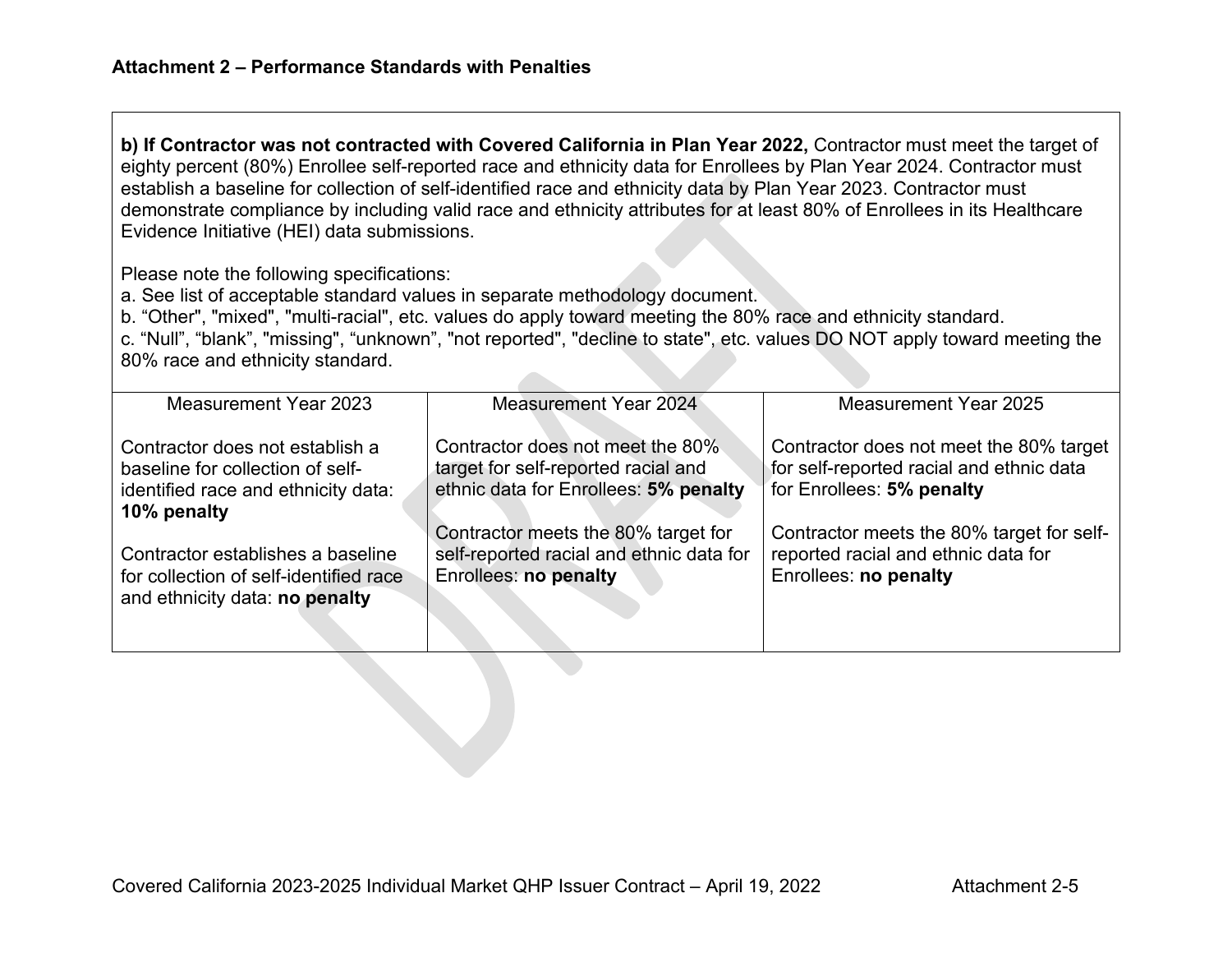|                                                                 | <b>Performance Standards with Penalties</b>                                                                            |                                                         |
|-----------------------------------------------------------------|------------------------------------------------------------------------------------------------------------------------|---------------------------------------------------------|
|                                                                 | Quality, Equity, And Delivery System Transformation Standards                                                          |                                                         |
|                                                                 | <b>Performance Standard 2</b>                                                                                          |                                                         |
| <b>Attachment 1, Article 1.01</b>                               | 2. Reducing Health Disparities: Demographic Data Collection - Enrollee Spoken and Written Language -                   |                                                         |
|                                                                 |                                                                                                                        |                                                         |
|                                                                 | Contractor must include valid spoken and written language attributes for Enrollees in its HEI submissions for 2023 and |                                                         |
|                                                                 | must meet the negotiated annual standard for self-reported spoken and written language in 2024 and 2025. Contractor    |                                                         |
|                                                                 | must demonstrate compliance by including valid spoken and written language attributes for Enrollees in its Healthcare  |                                                         |
| Evidence Initiative (HEI) data submissions.                     |                                                                                                                        |                                                         |
| Measurement Year 2023                                           | <b>Measurement Year 2024</b>                                                                                           | <b>Measurement Year 2025</b>                            |
|                                                                 |                                                                                                                        |                                                         |
| Contractor does not include valid                               | Contractor does not meet the                                                                                           | Contractor does not meet the                            |
| spoken and written language                                     | negotiated annual standard for self-                                                                                   | negotiated annual standard for self-                    |
| attributes for Enrollees in its HEI<br>submissions: 10% penalty | reported spoken language for<br>Enrollees: 2.5% penalty                                                                | reported spoken language for<br>Enrollees: 2.5% penalty |
|                                                                 |                                                                                                                        |                                                         |
| Contractor includes valid spoken and                            | Contractor does not meet the                                                                                           | Contractor does not meet the                            |
| written language attributes for                                 | negotiated annual standard for self-                                                                                   | negotiated annual standard for self-                    |
| Enrollees in its HEI submissions: no                            | reported written language for                                                                                          | reported written language for                           |
| penalty                                                         | Enrollees: 2.5% penalty                                                                                                | Enrollees: 2.5% penalty                                 |
|                                                                 | Contractor meets the negotiated                                                                                        | Contractor meets the negotiated                         |
|                                                                 | annual standard for self-reported                                                                                      | annual standard for self-reported                       |
|                                                                 | spoken and written language for                                                                                        | spoken and written language for                         |
|                                                                 | Enrollees: no penalty                                                                                                  | <b>Covered California Enrollees: no</b>                 |
|                                                                 |                                                                                                                        | penalty                                                 |

the control of the control of the control of the control of the control of the control of the control of the control of the control of the control of the control of the control of the control of the control of the control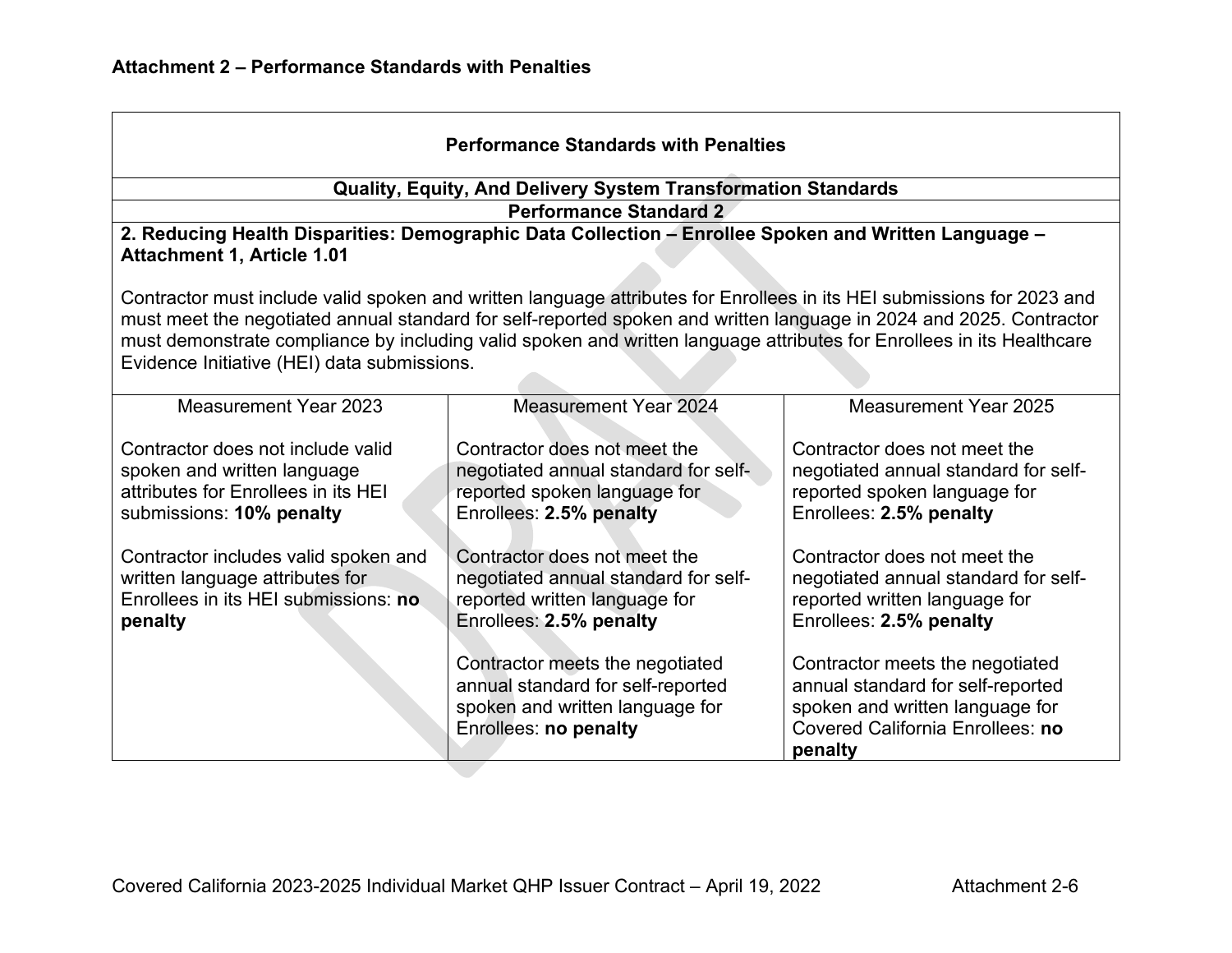| <b>Performance Standards with Penalties</b>                                                                                                                                                                                                                                                                                |                                                                                                                                                                                                                  |                                                                                                         |  |
|----------------------------------------------------------------------------------------------------------------------------------------------------------------------------------------------------------------------------------------------------------------------------------------------------------------------------|------------------------------------------------------------------------------------------------------------------------------------------------------------------------------------------------------------------|---------------------------------------------------------------------------------------------------------|--|
|                                                                                                                                                                                                                                                                                                                            | Quality, Equity, And Delivery System Transformation Standards                                                                                                                                                    |                                                                                                         |  |
|                                                                                                                                                                                                                                                                                                                            | <b>Performance Standard 3</b>                                                                                                                                                                                    |                                                                                                         |  |
| 3. Reducing Health Disparities: Disparities Reduction Intervention - Attachment 1, Article 1.03                                                                                                                                                                                                                            |                                                                                                                                                                                                                  |                                                                                                         |  |
| a) If Contractor was contracted with Covered California in Plan Years 2020, 2021, and 2022, pursuant to Article<br>1.03 of Attachment 1, Contractor must meet a multi-year disparity reduction target beginning Plan Year 2023 as<br>specified below.                                                                      |                                                                                                                                                                                                                  |                                                                                                         |  |
| Measurement Year 2023<br>Contractor does not meet disparity                                                                                                                                                                                                                                                                | <b>Measurement Year 2024</b>                                                                                                                                                                                     | Measurement Year 2025                                                                                   |  |
| reduction target for identified disparity<br>measure: 10% penalty                                                                                                                                                                                                                                                          | Contractor does not meet disparity<br>reduction target for identified disparity<br>measure: 10% penalty                                                                                                          | Contractor does not meet disparity<br>reduction target for identified<br>disparity measure: 10% penalty |  |
| Contractor meets disparity reduction                                                                                                                                                                                                                                                                                       |                                                                                                                                                                                                                  |                                                                                                         |  |
| target: no penalty                                                                                                                                                                                                                                                                                                         | Contractor meets disparity reduction<br>target for identified disparity<br>measure: no penalty                                                                                                                   | Contractor meets disparity<br>reduction target for identified<br>disparity measure: no penalty          |  |
| b) If Contractor was contracted with Covered California in Plan Year 2022 but not 2021 or 2020, pursuant to<br>Article 1.03 of Attachment 1, Contractor must meet a multi-year disparity reduction target beginning Plan Year 2025 and<br>must meet the performance levels for Plan Year 2023 and 2024 as specified below. |                                                                                                                                                                                                                  |                                                                                                         |  |
| Measurement Year 2023                                                                                                                                                                                                                                                                                                      | Measurement Year 2024                                                                                                                                                                                            | <b>Measurement Year 2025</b>                                                                            |  |
| Contractor does not submit a disparity<br>reduction intervention proposal as<br>specified by Covered California: 10%<br>penalty                                                                                                                                                                                            | Contractor does not meet the quality<br>improvement target for the disparity<br>intervention population based on the<br>health disparity intervention proposal<br>approved by Covered California: 10%<br>penalty | Contractor does not meet disparity<br>reduction target for identified<br>disparity measure: 10% penalty |  |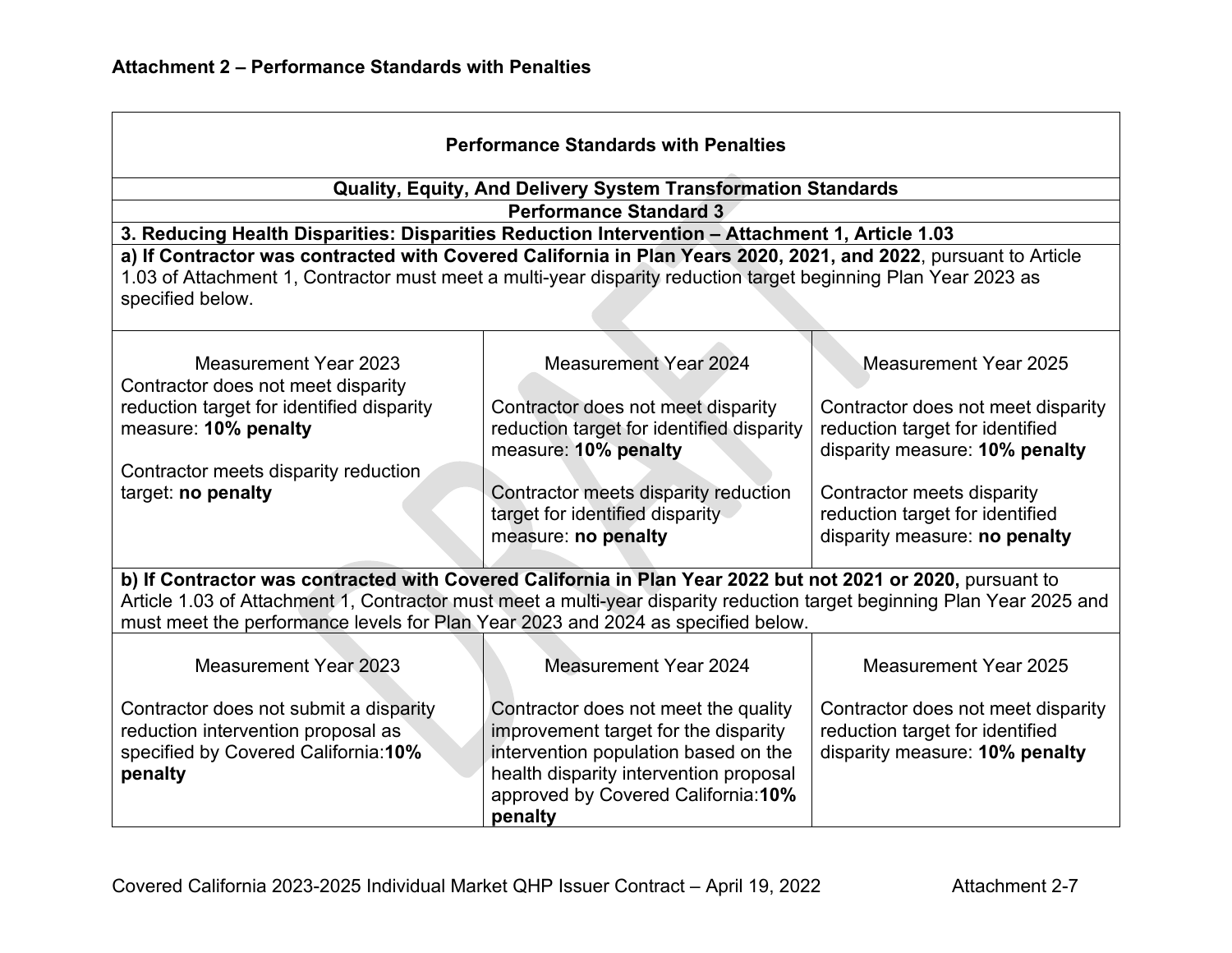| Contractor submits a disparity reduction<br>intervention proposal as specified by<br>Covered California: no penalty                                                                                                                                                                                                                                                                    | Contractor meets the quality<br>improvement target for the disparity<br>intervention population based on the<br>health disparity intervention proposal<br>approved by Covered California: no<br>penalty                                                   | Contractor meets disparity<br>reduction target for identified<br>disparity measure: no penalty                                                                                                                                                                                                                                                                                                                                  |
|----------------------------------------------------------------------------------------------------------------------------------------------------------------------------------------------------------------------------------------------------------------------------------------------------------------------------------------------------------------------------------------|-----------------------------------------------------------------------------------------------------------------------------------------------------------------------------------------------------------------------------------------------------------|---------------------------------------------------------------------------------------------------------------------------------------------------------------------------------------------------------------------------------------------------------------------------------------------------------------------------------------------------------------------------------------------------------------------------------|
| c) For Contractors not described in 3a and 3b above, pursuant to Article 1.03 of Attachment 1, Contractor must<br>meet the quality improvement target for the intervention population by Plan Year 2025 based on the intervention                                                                                                                                                      |                                                                                                                                                                                                                                                           |                                                                                                                                                                                                                                                                                                                                                                                                                                 |
| proposal and quality improvement target approved by Covered California.                                                                                                                                                                                                                                                                                                                |                                                                                                                                                                                                                                                           |                                                                                                                                                                                                                                                                                                                                                                                                                                 |
| <b>Measurement Year 2023</b>                                                                                                                                                                                                                                                                                                                                                           | <b>Measurement Year 2024</b>                                                                                                                                                                                                                              | Measurement Year 2025                                                                                                                                                                                                                                                                                                                                                                                                           |
| Contractor does not complete disparity<br>reduction intervention learning activities as<br>specified by Covered California and does<br>not meet mutually agreed upon<br>milestone(s): 10% penalty<br>Contractor completes disparity reduction<br>intervention learning activities as specified<br><b>Covered California and meets mutually</b><br>agreed upon milestone(s): no penalty | Contractor does not submit a<br>disparity reduction intervention<br>proposal as specified by Covered<br>California: 10% penalty<br>Contractor submits a disparity<br>reduction intervention proposal as<br>specified by Covered California: no<br>penalty | Contractor does not meet the<br>quality improvement target for the<br>disparity intervention population<br>based on the health disparities<br>intervention proposal approved by<br>Covered California: 10% penalty<br>Contractor meets the quality<br>improvement target for the<br>disparity intervention population<br>based on the health disparities<br>intervention proposal approved by<br>Covered California: no penalty |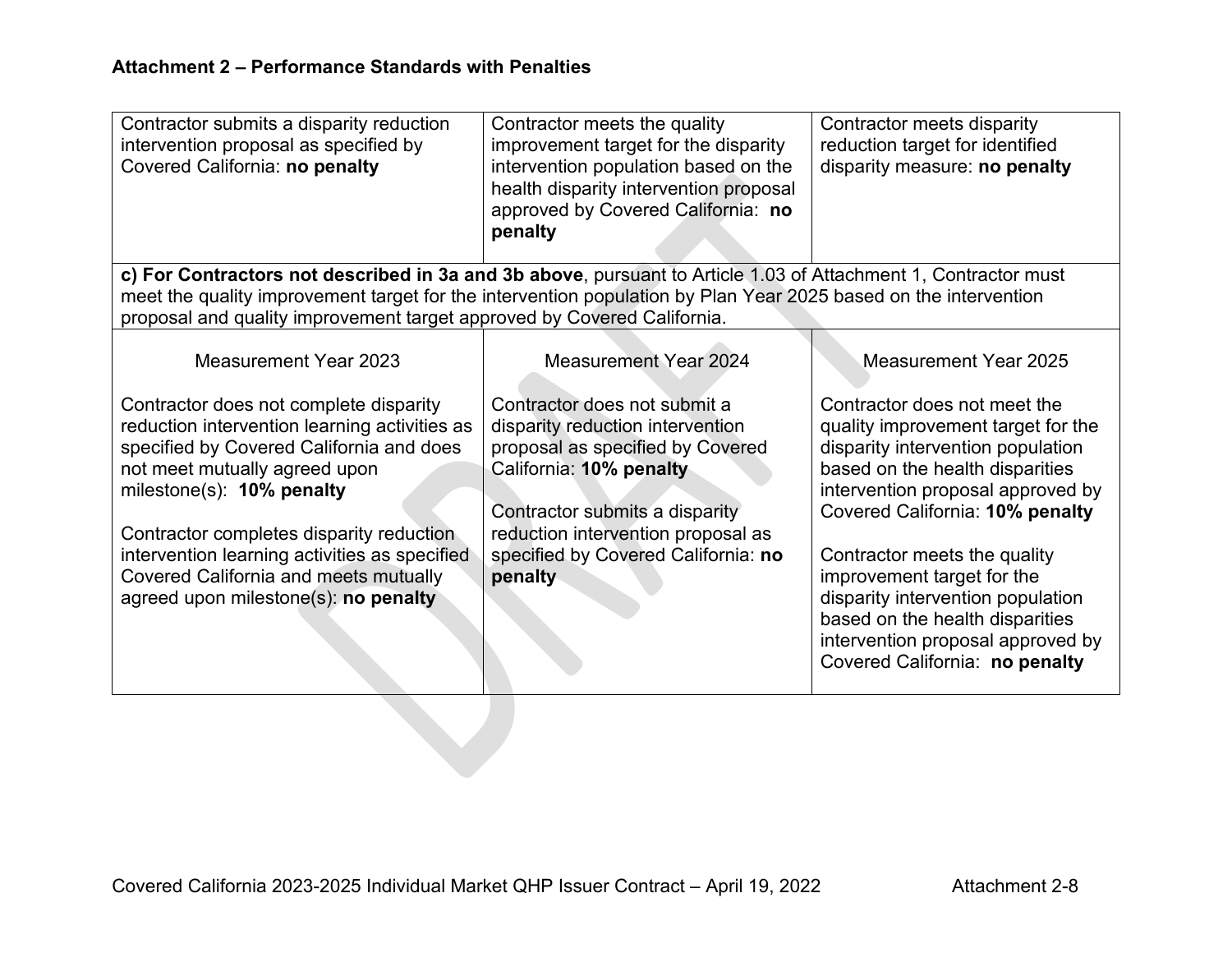| <b>Performance Standards with Penalties</b>                                                                                                |                                                                                                                                                                         |                                                                                                                                                                    |  |
|--------------------------------------------------------------------------------------------------------------------------------------------|-------------------------------------------------------------------------------------------------------------------------------------------------------------------------|--------------------------------------------------------------------------------------------------------------------------------------------------------------------|--|
|                                                                                                                                            | <b>Quality, Equity, And Delivery System Transformation Standards</b>                                                                                                    |                                                                                                                                                                    |  |
|                                                                                                                                            | <b>Performance Standard 4</b>                                                                                                                                           |                                                                                                                                                                    |  |
|                                                                                                                                            | 4. National Committee for Quality Assurance (NCQA) Health Equity Accreditation - Attachment 1, Article 1.04                                                             |                                                                                                                                                                    |  |
| Contractor must achieve and maintain NCQA Multicultural Health Care Distinction (MHCD) or Health Equity<br>Accreditation by year-end 2023. |                                                                                                                                                                         |                                                                                                                                                                    |  |
| <b>Measurement Year 2023</b>                                                                                                               | Measurement Year 2024                                                                                                                                                   | <b>Measurement Year 2025</b>                                                                                                                                       |  |
| No assessment.                                                                                                                             | Contractor fails to achieve or maintain<br>NCQA Health Equity Accreditation by<br>January 1, 2024 or fails to maintain<br>accreditation throughout 2024: 10%<br>penalty | Contractor fails to achieve NCQA<br><b>Health Equity Accreditation by</b><br>January 1, 2025 or fails to maintain<br>accreditation throughout 2025: 10%<br>penalty |  |
|                                                                                                                                            | Contractor achieves NCQA Health<br><b>Equity Accreditation and maintains</b><br>accreditation throughout 2024: no<br>penalty                                            | Contractor achieves NCQA Health<br><b>Equity Accreditation and maintains</b><br>accreditation throughout 2025: no<br>penalty                                       |  |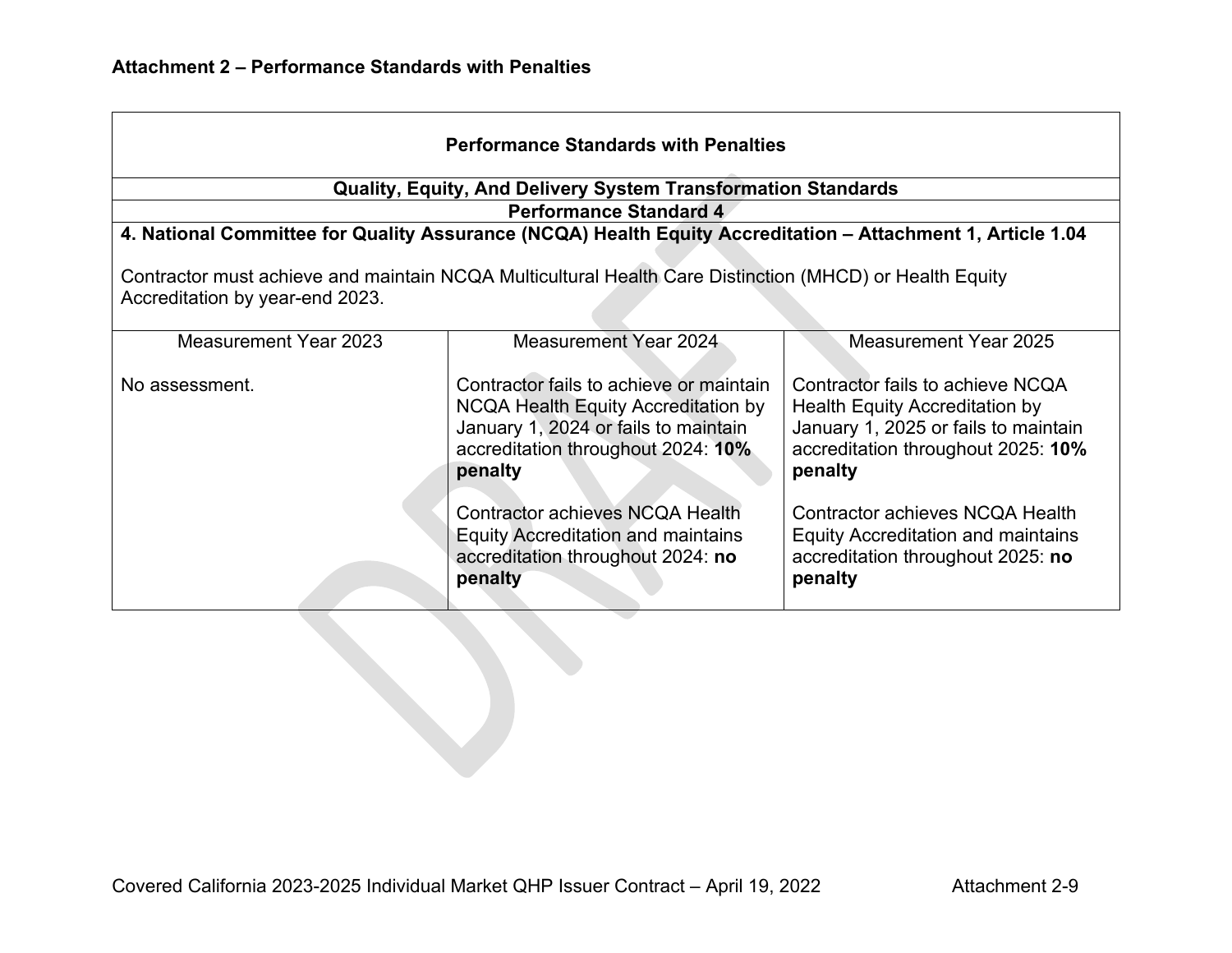| <b>Performance Standards with Penalties</b>                                                                                                                                                                                                                                                                                                                                                                                                                                                                                                                                    |                                                                                                                                                                  |                                                                                                                                                                  |  |
|--------------------------------------------------------------------------------------------------------------------------------------------------------------------------------------------------------------------------------------------------------------------------------------------------------------------------------------------------------------------------------------------------------------------------------------------------------------------------------------------------------------------------------------------------------------------------------|------------------------------------------------------------------------------------------------------------------------------------------------------------------|------------------------------------------------------------------------------------------------------------------------------------------------------------------|--|
|                                                                                                                                                                                                                                                                                                                                                                                                                                                                                                                                                                                | Quality, Equity, And Delivery System Transformation Standards                                                                                                    |                                                                                                                                                                  |  |
|                                                                                                                                                                                                                                                                                                                                                                                                                                                                                                                                                                                | <b>Performance Standard 5</b>                                                                                                                                    |                                                                                                                                                                  |  |
| 5. Primary Care Payment - Attachment 1, Article 4.01.3                                                                                                                                                                                                                                                                                                                                                                                                                                                                                                                         |                                                                                                                                                                  |                                                                                                                                                                  |  |
| Contractor must progressively expand and meet a minimum threshold for the number and percent of primary care<br>clinicians paid through the Health Care Payment Learning and Action Network Alternative Payment Model (HCP LAN<br>APM) categories of population-based payment (Category 4) or alternative payment models built on fee for service<br>structure such as shared savings (Category 3) for each measurement year. Contractor's payment models must provide<br>the revenue necessary for primary care clinicians to adopt accessible, data-driven, team-based care. |                                                                                                                                                                  |                                                                                                                                                                  |  |
| <b>Measurement Year 2023</b>                                                                                                                                                                                                                                                                                                                                                                                                                                                                                                                                                   | <b>Measurement Year 2024</b>                                                                                                                                     | <b>Measurement Year 2025</b>                                                                                                                                     |  |
| Contractor demonstrates that less<br>than 40% of primary care clinicians<br>are contracted under HCP LAN APM<br>Category 3 or Category 4: 10%<br>penalty                                                                                                                                                                                                                                                                                                                                                                                                                       | Contractor demonstrates that less<br>than 45% of primary care clinicians<br>are contracted under HCP LAN APM<br>Category 3 or Category 4: 10%<br>penalty         | Contractor demonstrates that that less<br>than 50% of primary care clinicians<br>are contracted under HCP LAN APM<br>Category 3 or Category 4: 10%<br>penalty    |  |
| Contractor demonstrates that 40% to<br>less than 50% of primary care<br>clinicians are contracted under HCP<br>LAN APM Category 3 or Category 4:<br>7.5% penalty                                                                                                                                                                                                                                                                                                                                                                                                               | Contractor demonstrates that 45% to<br>less than 55% of primary care<br>clinicians are contracted under HCP<br>LAN APM Category 3 or Category 4:<br>7.5% penalty | Contractor demonstrates that 50% to<br>less than 60% of primary care<br>clinicians are contracted under HCP<br>LAN APM Category 3 or Category 4:<br>7.5% penalty |  |
| Contractor demonstrates that 50% to<br>less than 60% of primary care<br>clinicians are contracted under HCP<br>LAN APM Category 3 or Category 4:<br>5% penalty                                                                                                                                                                                                                                                                                                                                                                                                                 | Contractor demonstrates that 55% to<br>less than 65% of primary care<br>clinicians are contracted under HCP<br>LAN APM Category 3 or Category 4:<br>5% penalty   | Contractor demonstrates that 60% to<br>less than 70% of primary care<br>clinicians are contracted under HCP<br>LAN APM Category 3 or Category 4:<br>5% penalty   |  |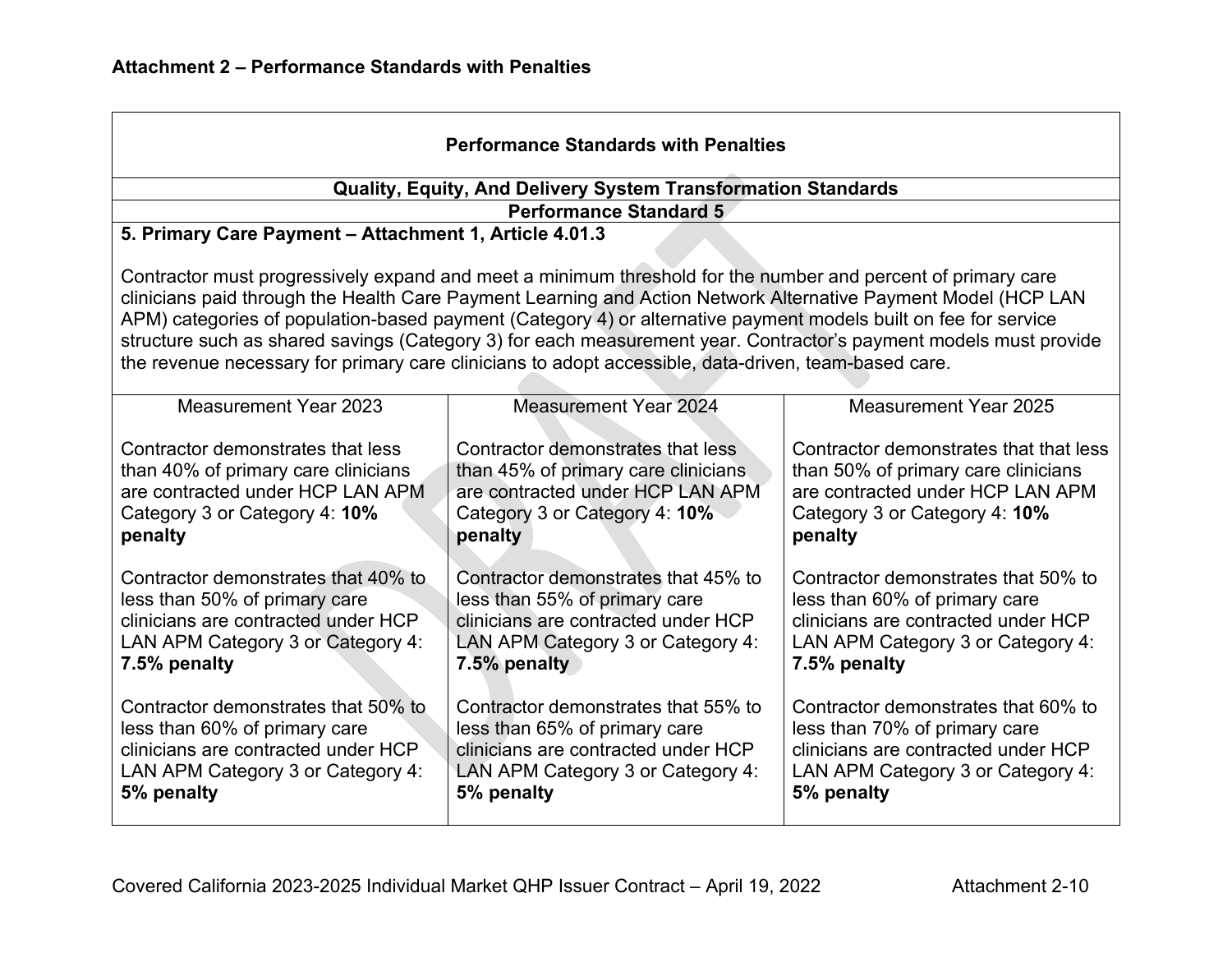| Contractor demonstrates that 60% or  | Contractor demonstrates that 65% or  | Contractor demonstrates that 70% or  |
|--------------------------------------|--------------------------------------|--------------------------------------|
| more primary care clinicians are     | more primary care clinicians are     | more of primary care clinicians are  |
| contracted under HCP LAN APM         | contracted under HCP LAN APM         | contracted under HCP LAN APM         |
| Category 3 or Category 4: no penalty | Category 3 or Category 4: no penalty | Category 3 or Category 4: no penalty |
|                                      |                                      |                                      |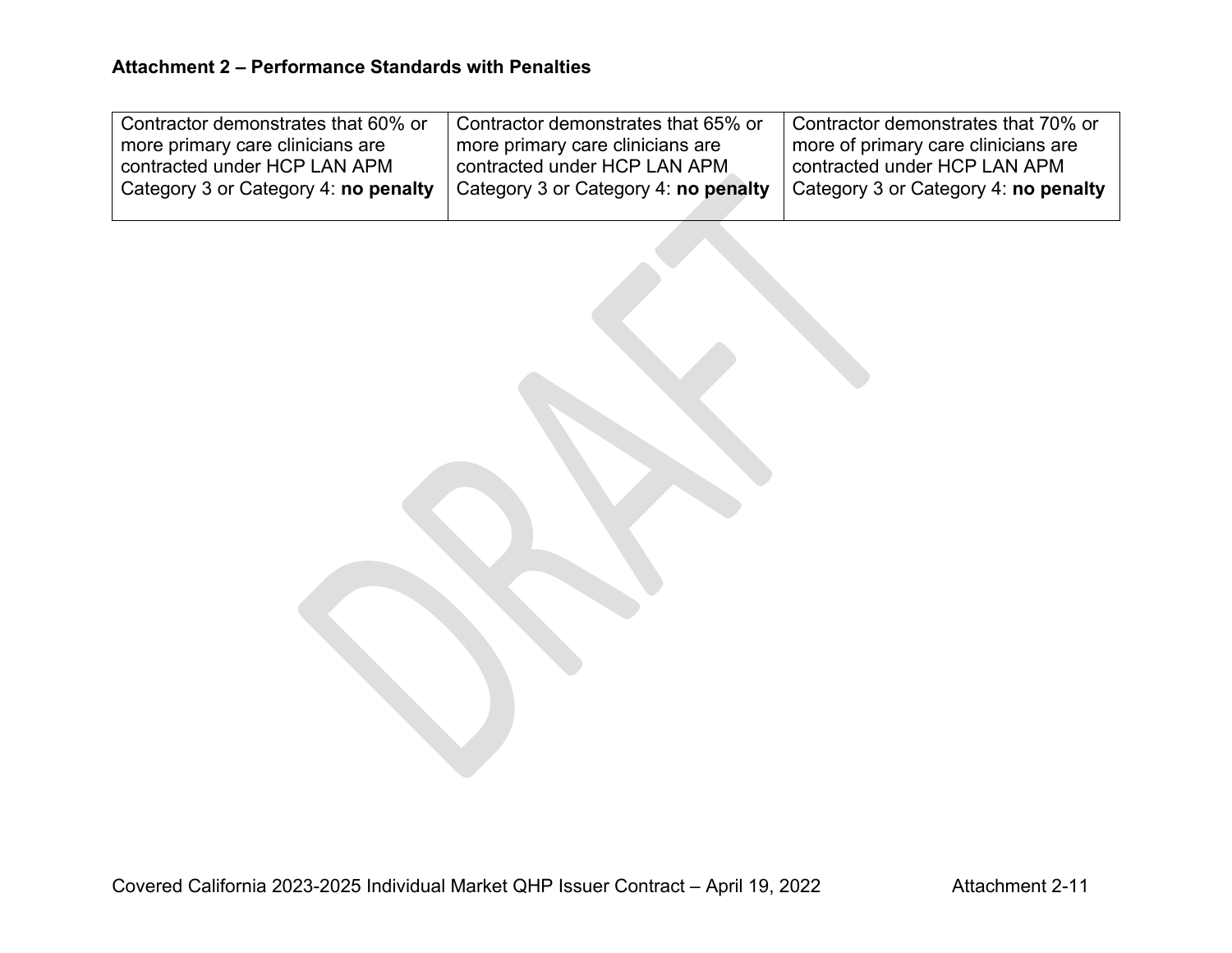| <b>Performance Standards with Penalties</b>                                                                                                                                                                                                                                                                                                                                             |                                                                      |                                           |  |
|-----------------------------------------------------------------------------------------------------------------------------------------------------------------------------------------------------------------------------------------------------------------------------------------------------------------------------------------------------------------------------------------|----------------------------------------------------------------------|-------------------------------------------|--|
|                                                                                                                                                                                                                                                                                                                                                                                         | <b>Quality, Equity, And Delivery System Transformation Standards</b> |                                           |  |
| 6. Primary Care Spend - Attachment 1, Article 4.01.3                                                                                                                                                                                                                                                                                                                                    | <b>Performance Standard 6</b>                                        |                                           |  |
| Contractor must report on total primary care spend, as defined by the Integrated Healthcare Association (IHA), and the<br>percent of spend within each Health Care Payment Learning and Action Network Alternative Payment Model (HCP<br>LAN APM) category. Contractor must report the percent of spend within each HCP LAN APM category compared to its<br>overall primary care spend. |                                                                      |                                           |  |
| Measurement Year 2023                                                                                                                                                                                                                                                                                                                                                                   | <b>Measurement Year 2024</b>                                         | <b>Measurement Year 2025</b>              |  |
| Contractor does not report on its total<br>primary care spend and the percent of<br>spend within each HCP LAN APM<br>category: 10% penalty                                                                                                                                                                                                                                              | Performance standards to be<br>developed.                            | Performance standards to be<br>developed. |  |
| Contractor reports on its total primary<br>care spend and the percent of spend<br>within each HCP LAN APM category:<br>no penalty                                                                                                                                                                                                                                                       |                                                                      |                                           |  |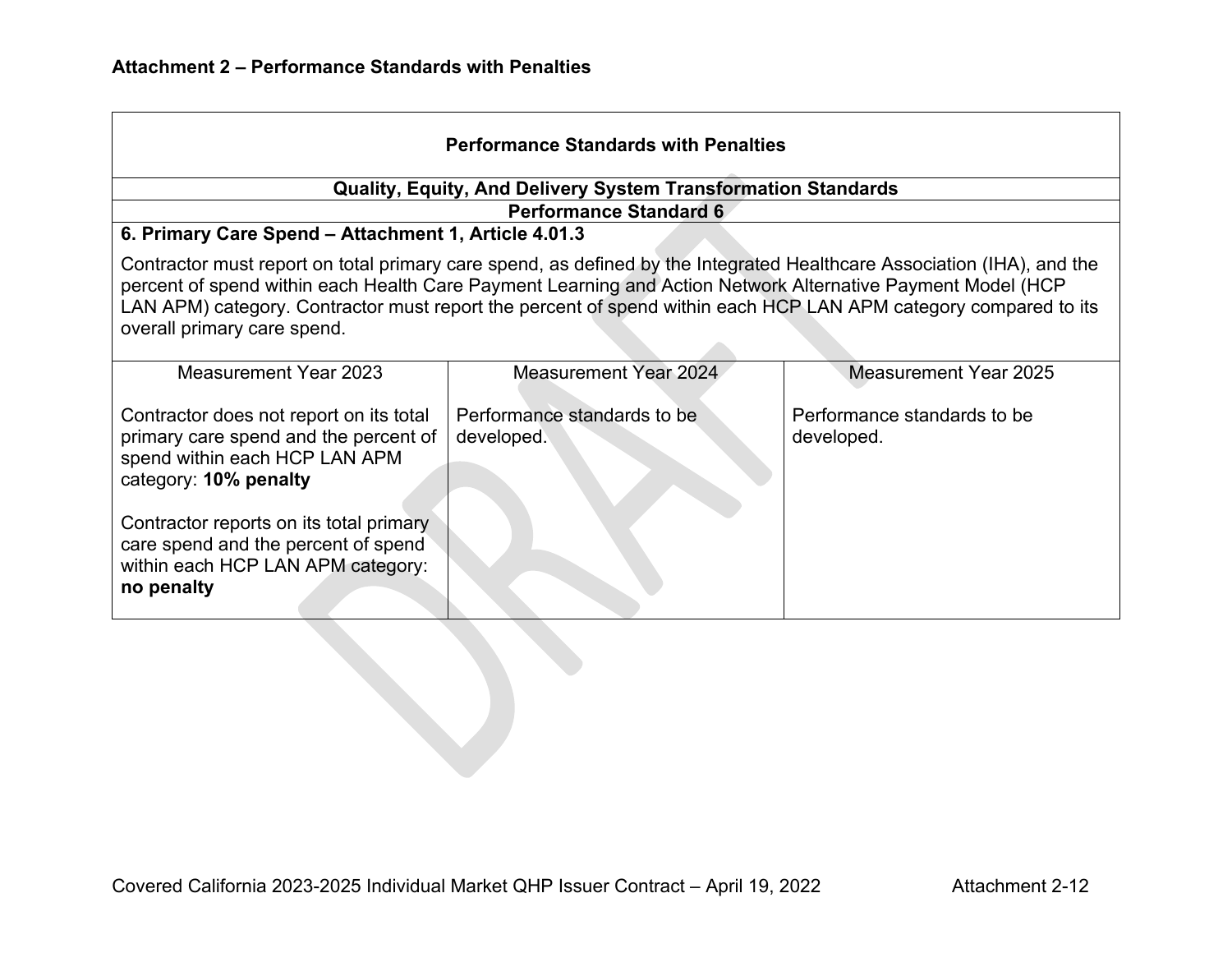| <b>Performance Standards with Penalties</b>                                                                                                                                                                                                                                                                                                                                                                                                                                                                                                                                  |                                                                                                               |                                           |  |
|------------------------------------------------------------------------------------------------------------------------------------------------------------------------------------------------------------------------------------------------------------------------------------------------------------------------------------------------------------------------------------------------------------------------------------------------------------------------------------------------------------------------------------------------------------------------------|---------------------------------------------------------------------------------------------------------------|-------------------------------------------|--|
|                                                                                                                                                                                                                                                                                                                                                                                                                                                                                                                                                                              | Quality, Equity, And Delivery System Transformation Standards                                                 |                                           |  |
|                                                                                                                                                                                                                                                                                                                                                                                                                                                                                                                                                                              | <b>Performance Standard 7</b><br>7. Payment to Support Networks Based on Value - Attachment 1, Article 4.03.2 |                                           |  |
| Contractor must report on its network payment models using the Health Care Payment Learning and Action Network<br>Alternative Payment Model (HCP LAN APM) categories of fee for service with no link to quality and value (Category 1),<br>fee for service with a link to quality and value (Category 2), alternative payment models built on a fee for service<br>structure such as shared savings (Category 3), and population-based payment (Category 4). Contractor must report<br>the percent of spend within each HCP LAN APM category compared to its overall budget. |                                                                                                               |                                           |  |
| Measurement Year 2023                                                                                                                                                                                                                                                                                                                                                                                                                                                                                                                                                        | <b>Measurement Year 2024</b>                                                                                  | Measurement Year 2025                     |  |
| Contractor does not report on its total<br>network spend and the percent of<br>spend within each HCP LAN APM<br>category: 10% penalty                                                                                                                                                                                                                                                                                                                                                                                                                                        | Performance standards to be<br>developed.                                                                     | Performance standards to be<br>developed. |  |
| Contractor reports on its total network<br>spend and the percent of spend within<br>each HCP LAN APM category: no<br>penalty                                                                                                                                                                                                                                                                                                                                                                                                                                                 |                                                                                                               |                                           |  |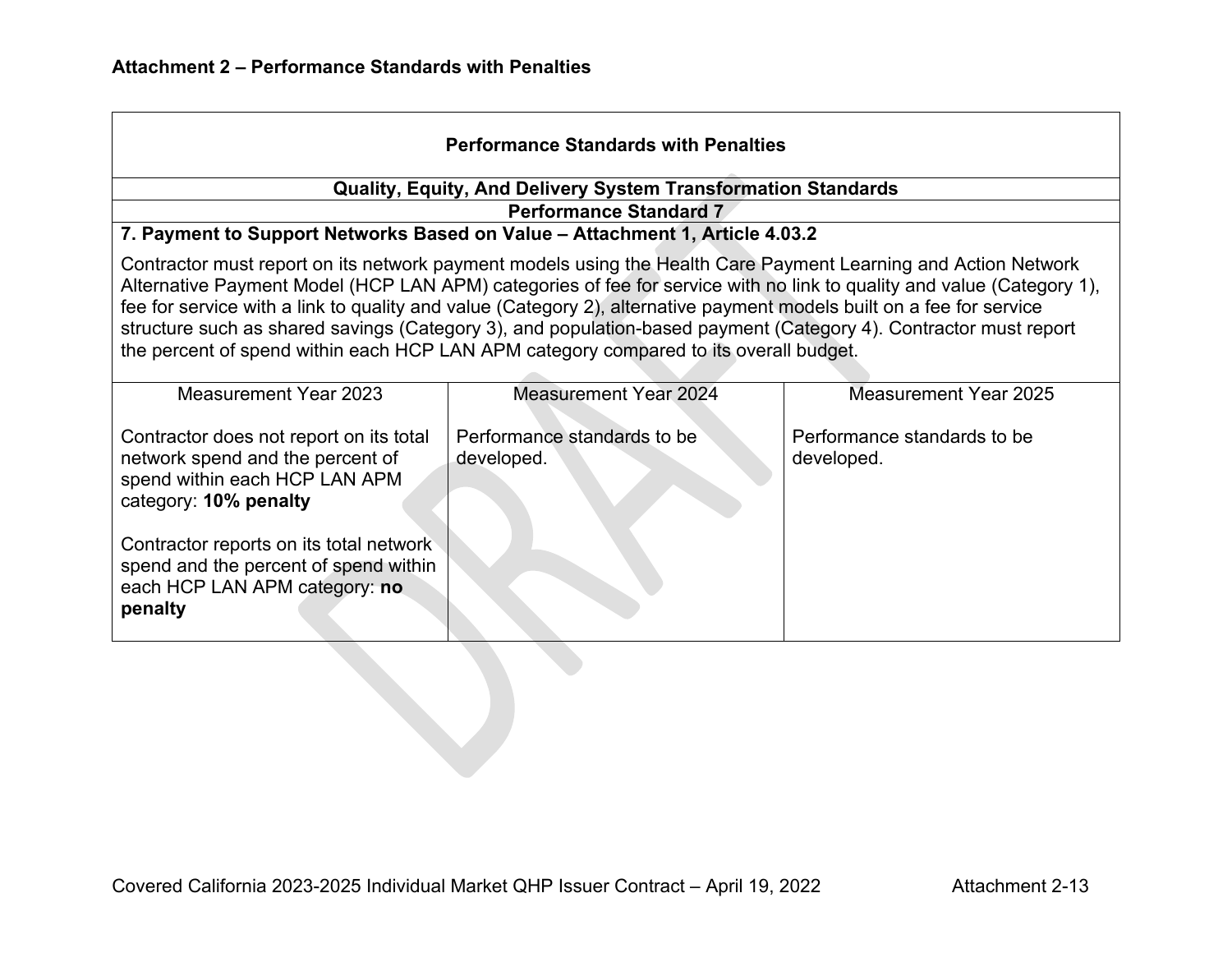| <b>Performance Standards with Penalties</b>                                                                                                                                                                                                                                                                                                                                                                                                                                                                                                           |
|-------------------------------------------------------------------------------------------------------------------------------------------------------------------------------------------------------------------------------------------------------------------------------------------------------------------------------------------------------------------------------------------------------------------------------------------------------------------------------------------------------------------------------------------------------|
| Quality, Equity, And Delivery System Transformation Standards                                                                                                                                                                                                                                                                                                                                                                                                                                                                                         |
| <b>Performance Standard 8</b>                                                                                                                                                                                                                                                                                                                                                                                                                                                                                                                         |
| 8. Quality Rating System (QRS) QHP Enrollee Experience Summary Indicator Rating                                                                                                                                                                                                                                                                                                                                                                                                                                                                       |
| Contractor must meet a minimum performance threshold of three stars or above on the QRS QHP Enrollee Experience<br>Summary Indicator rating.                                                                                                                                                                                                                                                                                                                                                                                                          |
| QHP Issuers are required by CMS annually to collect and submit third-party validated Quality Rating System (QRS)<br>measure data that will be used by CMS to calculate QHP QRS scores and ratings. QHP Issuers must submit QRS<br>measure data to Covered California in accordance with Attachment 1, Article 5.01.1. QRS ratings include an overall<br>rating and three summary indicator ratings of Clinical Quality Management, QHP Enrollee Experience, and Plan<br>Efficiency, Affordability & Management rated on a scale of one to five stars. |
| QRS scores are based on surveys of both individual market and Covered California for Small Business Enrollees for<br>those products offered in both marketplaces. Performance penalties will be calculated using the PMPM for individual<br>market only.                                                                                                                                                                                                                                                                                              |
| Contractor will still be subject to an assessment of penalty or no penalty for each measurement year if Covered<br>California issues a rating and CMS does not issue a rating (as was done for Measurement Year 2019 (Plan Year 2021<br>QRS). However, if neither Covered California or CMS issues a rating, then Contractor will not be subject to an<br>assessment of penalty or no penalty.                                                                                                                                                        |
| Measurement Years 2023, 2024, 2025                                                                                                                                                                                                                                                                                                                                                                                                                                                                                                                    |
| The QHP Enrollee Experience Summary Indicator (Members Care Experience) rating will be based on the QRS<br>performance benchmarks supplied by CMS or adjusted, as appropriate, by Covered California.<br>1 Star: 20% performance penalty.<br>2 Stars: 10% performance penalty.<br>3-5 Stars: no penalty.                                                                                                                                                                                                                                              |
|                                                                                                                                                                                                                                                                                                                                                                                                                                                                                                                                                       |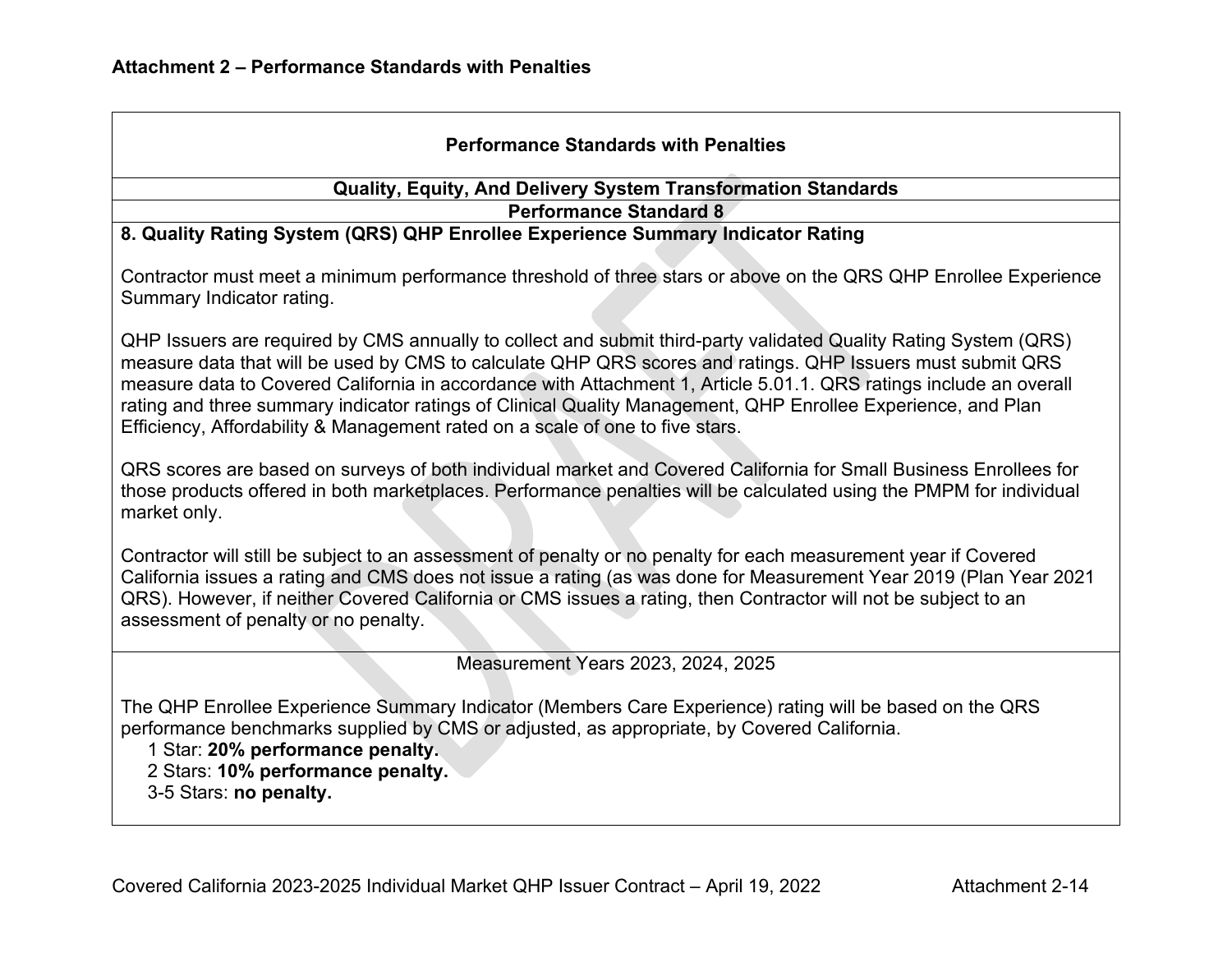| <b>Performance Standards with Penalties</b>                                                                                                                                                         |  |  |  |  |
|-----------------------------------------------------------------------------------------------------------------------------------------------------------------------------------------------------|--|--|--|--|
| Healthcare Evidence Initiative (HEI) Data                                                                                                                                                           |  |  |  |  |
| <b>Performance Standard 9</b>                                                                                                                                                                       |  |  |  |  |
| 9. HEI Data Submission specific to Attachment 1, Article 5.02.1 Data Submission                                                                                                                     |  |  |  |  |
| Contractor must complete full and regular submission of data according to the standards outlined in Attachment 1,<br>Article 5.02.1.                                                                |  |  |  |  |
| Definitions for Performance Standard 9                                                                                                                                                              |  |  |  |  |
| Incomplete: A file or part of a file is missing, or critical data elements are not provided.                                                                                                        |  |  |  |  |
| Irregular: Unexpected file or data element formatting, or record volumes or data element counts or sums deviate<br>significantly from historical submission patterns for the data supplier.         |  |  |  |  |
| Late: Contractor submits data five (5) or more business days later than its scheduled monthly submission date.                                                                                      |  |  |  |  |
| Non-Usable: HEI Vendor cannot successfully include submitted data in its database build, or HEI Vendor's or Covered                                                                                 |  |  |  |  |
| California's analysts determine that critical components of the submitted data cannot be used or relied upon in<br>subsequent analytic work.                                                        |  |  |  |  |
| Measurement Years 2023, 2024, 2025                                                                                                                                                                  |  |  |  |  |
|                                                                                                                                                                                                     |  |  |  |  |
| 1. Incomplete, irregular, late, or non-useable submission of HEI data: 3% penalty                                                                                                                   |  |  |  |  |
| Failure to submit required financials (e.g., allowed, copay, coinsurance, and deductible amounts) or dental claims<br>covered under medical benefits constitutes incomplete submission.             |  |  |  |  |
| Full and regular submission according to the formats specified and useable by Covered California within five (5)<br>business days of the Contractor's scheduled monthly submission date: no penalty |  |  |  |  |
|                                                                                                                                                                                                     |  |  |  |  |
| 2. Inpatient facility medical claim submissions for which the HEI Vendor cannot identify and match at least 95% of<br>California admissions to its Master Provider Index: 3% penalty                |  |  |  |  |
| Contractor's submission meets or exceeds the 95% identification and matching standard: no penalty                                                                                                   |  |  |  |  |
| 3. Professional medical and drug claim submissions with rendering (medical) or ordering (drug) provider taxonomy and                                                                                |  |  |  |  |
| type missing or invalid on more than 2% of claim submissions: 2% penalty<br>Contractor's submission meets or exceeds the 98% populated and valid threshold: no penalty                              |  |  |  |  |
|                                                                                                                                                                                                     |  |  |  |  |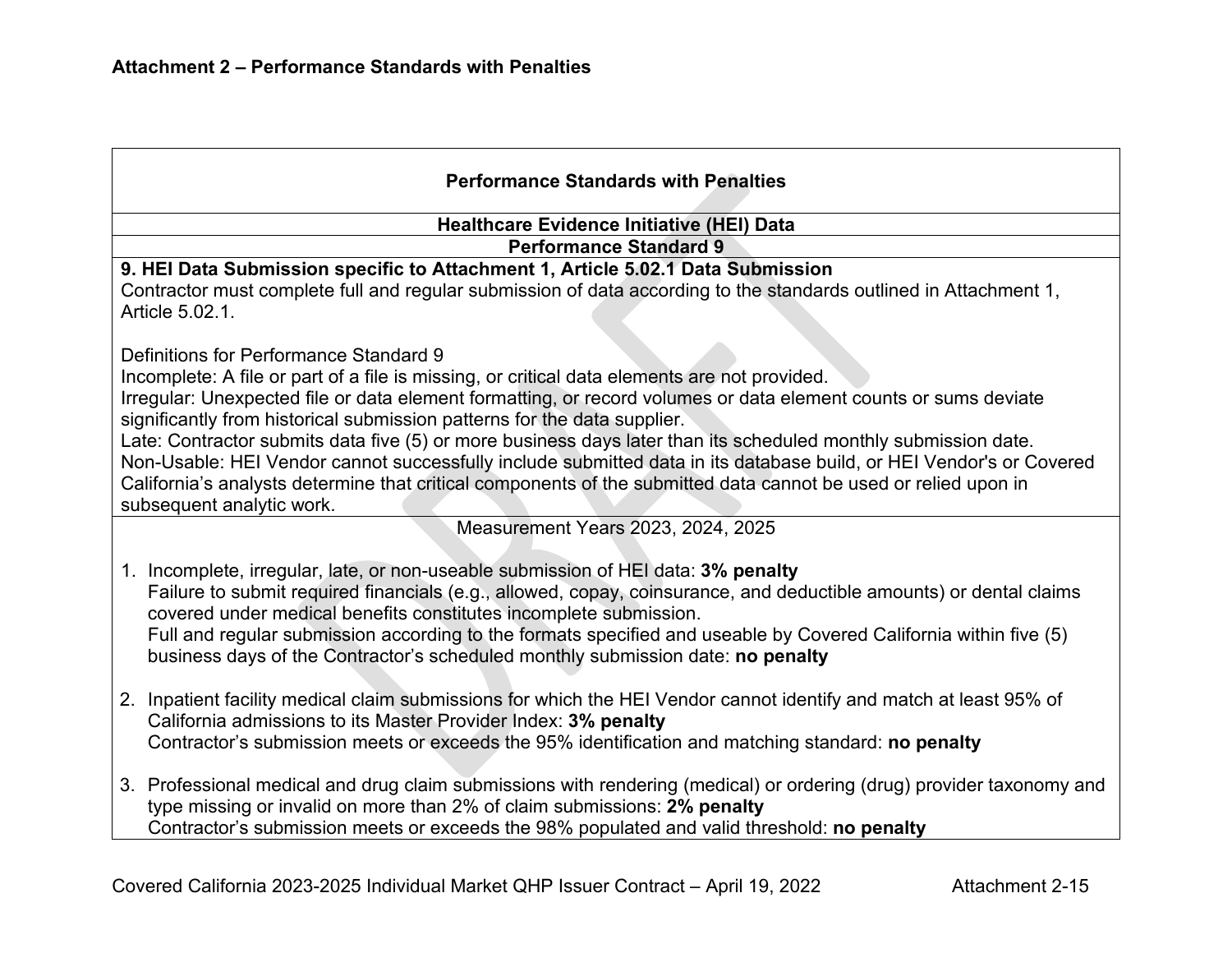| 4. Enrollment submissions with Primary Care Provider (PCP) National Provider Identifier (NPI) and Tax ID Number<br>(TIN) missing or invalid on more than 1% of records: 2% penalty                                                                                                                                                                                                                                                                                                                                                                               |  |  |  |
|------------------------------------------------------------------------------------------------------------------------------------------------------------------------------------------------------------------------------------------------------------------------------------------------------------------------------------------------------------------------------------------------------------------------------------------------------------------------------------------------------------------------------------------------------------------|--|--|--|
| Contractor's submission meets or exceeds the 99% populated and valid threshold: no penalty                                                                                                                                                                                                                                                                                                                                                                                                                                                                       |  |  |  |
| 5. Professional medical and drug claim submissions with rendering (medical) or ordering (drug) NPI and TIN missing or<br>invalid on more than 1% of claims: 2% penalty                                                                                                                                                                                                                                                                                                                                                                                           |  |  |  |
| Contractor's submission meets or exceeds the 99% populated and valid threshold: no penalty                                                                                                                                                                                                                                                                                                                                                                                                                                                                       |  |  |  |
| 6. Medical and drug claim submissions in which a file's allowed amount total varies by more than plus or minus 2%<br>from the file's total sum of net plan payment, coinsurance, copayment, deductible, and third party amounts: 2%<br>penalty                                                                                                                                                                                                                                                                                                                   |  |  |  |
| Contractor's submission meets or exceeds the 98% summary financial validation threshold: no penalty                                                                                                                                                                                                                                                                                                                                                                                                                                                              |  |  |  |
| 7. Medical claim, drug claim, or capitation record submissions unaccompanied by corresponding enrollment records<br>more than 1% of the time: 2% penalty<br>Contractor's submission meets or exceeds the 99% matching enrollment threshold: no penalty                                                                                                                                                                                                                                                                                                           |  |  |  |
| 8. Enrollment, medical and drug claim, and capitation record submissions for which the HEI Vendor cannot identify and<br>match at least 99% of records to a known insurance product for the data supplier, i.e., HIOS ID and year<br>combination (on- or off-Exchange) or issuer-specific product ID and year combination (off-Exchange): 2% penalty<br>Contractor's submission meets or exceeds the 99% identification and matching threshold: no penalty                                                                                                       |  |  |  |
| 9. Drug claim submissions in which a file's allowed amount total varies by more than plus or minus 2% from the file's<br>total sum of ingredient cost and dispensing fee amounts: 1% penalty<br>Contractor's submission meets or exceeds the 98% summary financial validation threshold: no penalty                                                                                                                                                                                                                                                              |  |  |  |
| 10. Drug claim submissions with Drug Payment Tier missing or invalid on more than 1% of claims or with not all<br>expected values (i.e., $1 =$ Generic, $2 =$ Brand Formulary, $3 =$ Brand Non-Formulary, $4 =$ Specialty Drug, and $5 =$ ACA<br>Preventive Medication) represented at appropriate and accurate proportions and consistent with Contractor's<br>formulary, as determined by comparison to Contractor's prior period data submissions, comparison to data<br>aggregated from all data suppliers, and consultation with the Contractor: 1% penalty |  |  |  |
| Contractor's submission meets or exceeds the 99% populated and valid threshold and contains expected values at<br>appropriate and accurate proportions: no penalty                                                                                                                                                                                                                                                                                                                                                                                               |  |  |  |